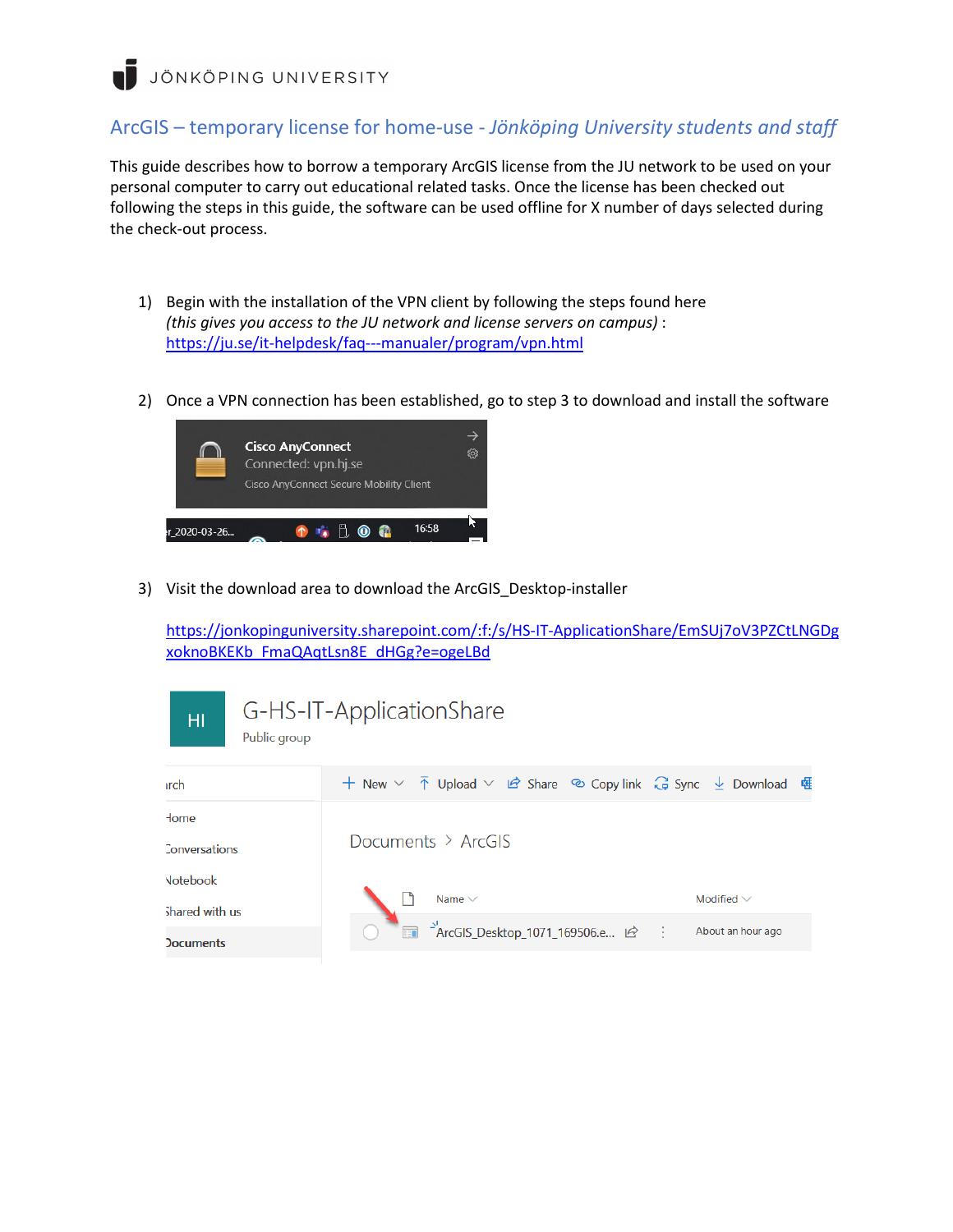4) Once the media has been downloaded, run the exe-file from your download folder.

| Papperskorg              |                                                                               |                            |                            |                  |               |          |  |  |
|--------------------------|-------------------------------------------------------------------------------|----------------------------|----------------------------|------------------|---------------|----------|--|--|
|                          | $\sqrt{2}$                                                                    |                            | Hantera                    | Hämtade filer    |               |          |  |  |
|                          | Arkiv<br><b>Start</b><br>Dela                                                 | Visa                       | Programverktyg             |                  |               |          |  |  |
| e                        | Den här datorn > Hämtade filer<br>$\rightarrow$ $\rightarrow$<br>$\leftarrow$ |                            |                            |                  |               |          |  |  |
| <b>Microsoft</b><br>Edge |                                                                               | Namn                       |                            |                  | Senast ändrad | $\sim$ 1 |  |  |
|                          | Snabbåtkomst                                                                  |                            |                            |                  |               |          |  |  |
|                          | Skrivbord<br>À                                                                | $\vee$ För länge sedan (1) |                            |                  |               |          |  |  |
|                          | Hämtade filer                                                                 |                            | ArcGIS_Desktop_1071_169506 | 2019-07-31 16:20 |               |          |  |  |
|                          | е<br>Dokument<br>À                                                            |                            |                            |                  |               |          |  |  |

5) When the installation has finished, select the following options and type in *lic-arcgis.hj.se* in the field for "License Manager", them click OK